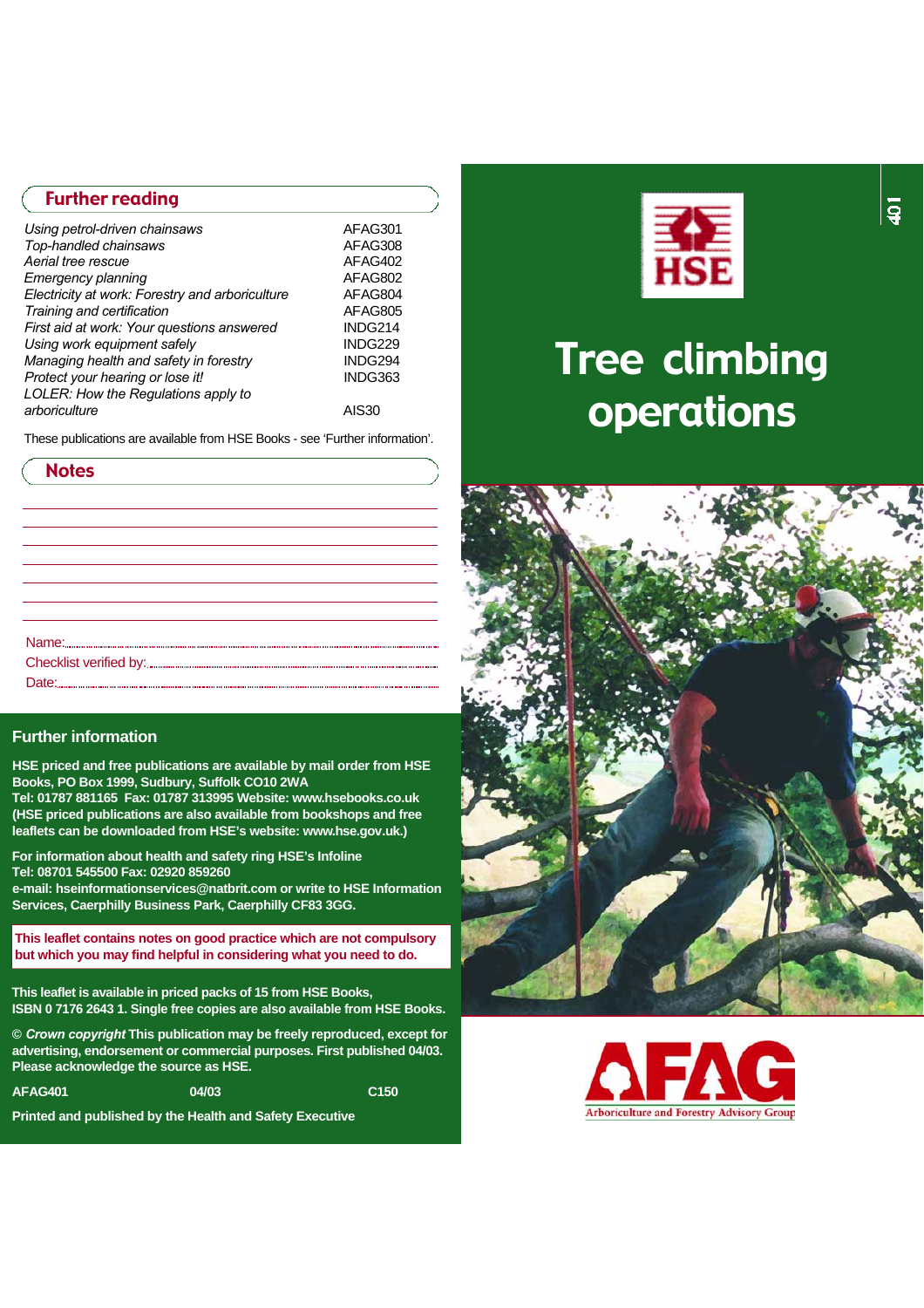# Introduction

This leaflet covers safe working practices, climbing procedures, ground staff and the use of some common climbing aids for treeclimbing operations. It is applicable where a risk assessment has determined that climbing is the appropriate access method to undertake the work.

This leaflet should be read in conjunction with AFAG leaflets 301 *Petrol-driven chainsaws*, 308 *Top-handled chainsaws* and 402 *Aerial tree rescue*.

You can use this leaflet, along with the equipment manufacturer's handbook, as part of the risk assessment process to help identify the controls to put in place when carrying out tree-climbing operations.

You must also assess the effect of the site and the weather as well as following this guidance.

Everyone engaged in tree-climbing operations must have had appropriate training in all the tasks required (see AFAG leaflet 805 *Training and certification*) .

Chainsaw users and other ground staff should be particularly aware of the potential hazards of being cut by the saw, hit by timber and exposure to noise and vibration.

## General

❏ **1** Identify the appropriate equipment, number of workers and skills required. **Aminimum of two people must be present during all tree-climbing operations. One of the ground team must be available, competent and equipped to perform an aerial rescue without delay** (seeA FAG leaflet 402 *Aerial tree*  $rescue$ ).

❏ **2** Everyone engaged in tree-climbing operations must be fit to undertake the task. Problems that could affect performance must be reported to management.

- ❏ **3** Climbing is physically demanding. Allow enough breaks in the work to minimise the risk of impaired judgement. It may be necessary to change the work method or introduce more breaks.
- ❏ **4** Climbers must be aware of the different characteristics of tree species and how these affect the work to be carried out. Climbers must also be able to recognise potential weakness caused by decay, damage or the structure of the tree.
- ❏ **5** Ensure a risk assessment has been carried out and the significant findings recorded. Make sure all workers involved in any operation on the worksite are made aware of and comply with the controls identified.
- ❏ **6** Climbers not specifically trained in utility work must observe the appropriate minimum distances for work adjacent to overhead power lines. Work may only proceed under the authority and guidance of the appropriate electricity company (see A FAG leaflet 804 *Electricity at work: Forestry and arboriculture*).
- ❏ **7** On all reasonably foreseeable approaches to the worksite, erect warning and prohibition signs conforming to the Health and Safety (Safety Signs and Signals) Regulations 1996, indicating a hazardous worksite and that unauthorised access is prohibited. In areas of very high public access, your risk assessment may indicate that additional controls (eg barrier tape, barriers, extra manning) are required.
- ❏ **8** Ensure all operations near to highways are adequately signed with appropriate notices as specified in the DTLR Code of Practice *Safety at street works and road works* (available from The Stationery Office ISBN 0 11 551958 0).
- ❏ **9** Ensure a designated and responsible person knows the daily work programme and agree with them a suitable emergency procedure. Where reasonably practicable use a two-way radio or mobile phone and a pre-arranged call-in system.
- ❏ **1 0** In case of emergency, be able to provide the emergency services with adequate information, eg a grid reference, the distance from the main road, the type of access (suitable for car/four-wheel drive/emergency service vehicles). In urban areas, street names are essential. Know the location details before they are needed in an emergency. (Also see AFAG leaflet 802 *Emergency planning*. )

## Personal protective equipment (PPE)

- ❏ **11 While no PPE can provide 100% protection against cuts from chainsaws**, chainsaw workers should use the following:
	- Asafety helmet (complying with EN 397) with a suitable chinstrap when climbing.
	- Eye protection (a mesh visor complying with EN 1731 or safety glasses to EN 166).
	- Hearing protection (complying with EN 352).
	- Gloves\* with protective guarding on the back of the left hand for ground use of chainsaws (complying with EN 381-7). Chainsaw gloves are not essential for chainsaw use in trees.
	- Leg protection\* and groin protection (Type C for climbers, Type Aor C for ground staff) incorporating chain-clogging material (complying with EN 381-5).
	- Protective boots\* with good grip and protective guarding at front vamp and instep (complying with EN 345-2).
	- Non-snag outer clothing. The use of high-visibility clothing may also be appropriate.

\* The items marked with an asterisk should bear the chainsaw logo (see AFAG leaflet 301) and show the chain speed to which they have been tested.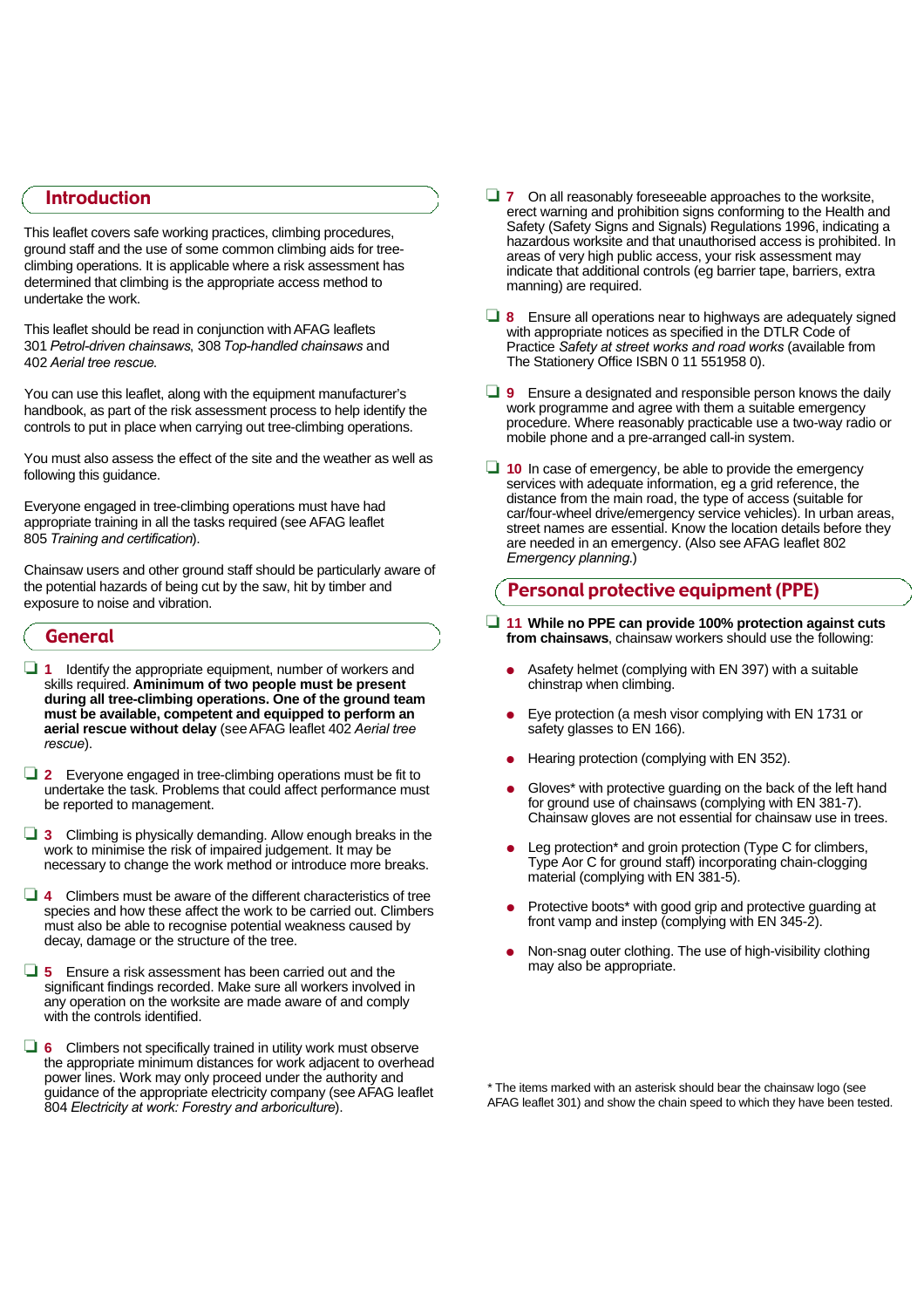- ❏ **1 2** Ground staff and climbers not using a chainsaw should wear the following:
	- Asafety helmet (complying with EN 397) with a suitable chinstrap when climbing.
	- Protective boots with good grip and ankle support (complying with EN 345-1).
	- Non-snag outer clothing. The use of high-visibility clothing may also be appropriate.
	- Suitable work gloves, not essential during tree climbing.
- ❏ **1 3** Each person should carry a personal first-aid kit including a large wound dressing (see HSE leaflet INDG214 *First aid at work: Your questions answered*).
- ❏ **1 4** All climbers should carry a suitable knife with a retractable blade.
- □ 15 Hand-cleaning material such as waterless skin cleanser or soap, water and paper towels should be readily available.

#### Work positioning system

- ❏ **1 6** Awork-positioning sit harness for tree climbing must have a pelvic attachment point and leg straps (see Figure 1). Some models are also fitted with shoulder straps (EN 813, EN 358).
- ❏ **1 7** Work-positioning equipment supports the climber when working in the tree. It is designed to be used only in situations where any potential fall is of limited distance and force.
- ❏ **1 8** When using work-positioning techniques, do not climb more than 250 mm above your anchor point. Keep the climbing rope taut. Any slack must not exceed 500 mm, to prevent injury from a free fall and the associated arrest forces.



## Fall arrest systems

- ❏ **1 9** Afall-arrest system is made up of a full-body harness and an energy absorber (EN 361).
- □ 20 Fall-arrest equipment may be appropriate in unusual circumstances if climbers have to work above their anchor point, eg working in densely branched conifers, or rigging spar trees in forestry skyline operations. However, the extension of an energy absorber and the dangers of striking other parts of the tree in a fall, as well as the difficulties in achieving ergonomically acceptable working positions, must be considered in the risk assessment.

#### Climbing ropes

- □ 21 Select ropes to provide a high margin of safety. Ropes suitable for tree climbing must have a minimum diameter of 10 mm, although most tree-climbing ropes are at least 12 mm in diameter.
- ❏ **2 2** Rope or cord used for friction hitches must be of a suitable type and have a minimum diameter of 8 mm. Adiameter of 10 mm is recommended for normal commercial use. Friction hitch materials are subject to high levels of wear and should be replaced regularly, and in any case where significant wear is found.
- ❏ **2 3** Climbers must be fully aware of the characteristics and use of any knot, hitch and/or friction system. They should also be aware of how they perform in combination with other aids, eg a micro pulley. The climbing system used must lock and support the climber.

## Karabiners

- ❏ **2 4** Karabiners that are used to connect the harness to the lifeline must have a spring-loaded, self-locking gate that requires at least three distinct movements to open it.
- ❏ **2 5** The weakest point of a karabiner is the gate. It is essential therefore that it is kept in correct alignment and loaded along its length (see Figure 2). It should not be 'chain linked'(which can easily lead to twisting and associated pressure on the gate).
- □ 26 To minimise misalignment, ropes and friction hitches should be tightly attached to the karabiner using, for example, a larksfoot hitch.

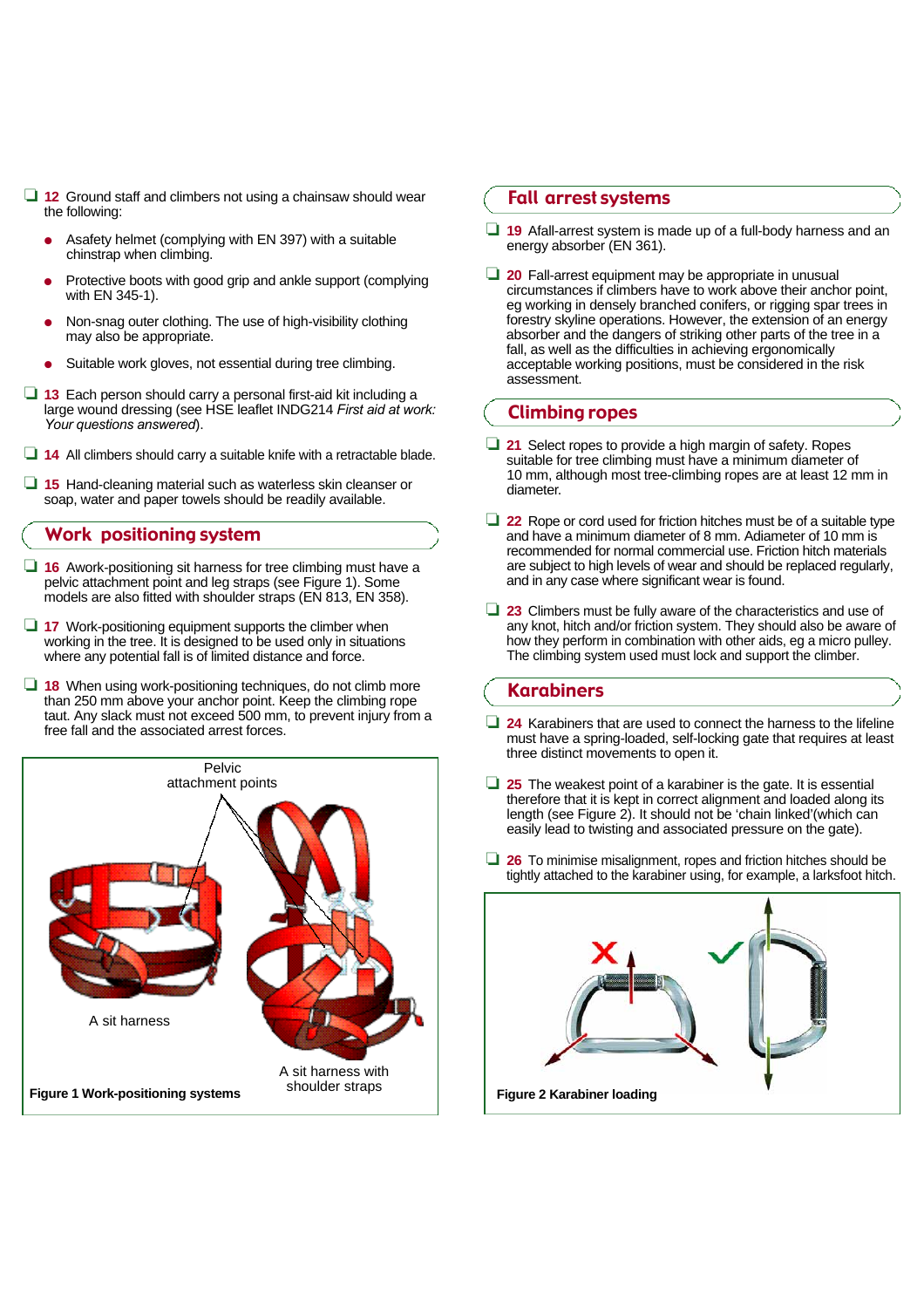□ 27 To ensure that karabiners are not subjected to a three-way loading, the attachment links on the harness may be connected using a 'maillon'.

#### Using ladders

- □ 28 Ladders must be checked for defects before use. Refer to the manufacturer's instructions. Also see HSE leaflet INDG229(rev1) *Using work equipment safely*.
- □ 29 Ladders are normally only used as a means of access into the crown of the tree. Once the climber is secured to the tree by rope/strop and harness, the ladder should be removed.
- **□ 30** The manufacturer will specify the permitted overlap allowed between sections of an extension ladder. If in doubt, a minimum overlap of three rungs should be used.
- **□ 31** When erecting a ladder for access into a tree, the top of the ladder should be set firmly, minimising the risk of the ladder twisting.
- □ 32 The base of the ladder should be positioned at a distance approximately one quarter the height of the ladder away from a vertical line dropped from the point of contact with the tree.
- ❏ **3 3** The unsupported part of the ladder must not touch any obstructions, even when loaded with the climber's weight.
- ❏ **3 4** The ladder should incorporate a non-slip or stabilising base and must be secured appropriately, either by being footed by a member of the ground staff, or by a rope being attached from the tree to the ladder base.
- □ 35 Extended ladders too heavy or too long to be taken away from the tree by ground staff should be lowered using a rope tied to the ladder and passed over a convenient branch.
- □ 36 When using a ladder for ascent into a tree, the climber must be secured to the tree before leaving the top of the ladder or carrying out any other work.
- **□ 37** Remove ladders and store them out of the work zone when not in use.
- ❏ **3 8** If work is to be carried out standing on a ladder, the climber must be secured onto the tree by rope/strop and harness. In such cases the ladder should be secured at the top before work starts.

## Using climbing irons

- □ 39 When using climbing irons the climber should be secured to the tree with a climbing rope and strops. When using a chainsaw, a wire or wire-reinforced strop should be used.
- ❏ **4 0** When ascending, the climber must be adequately secured and remain tied to the tree when passing branches and other obstructions.
- ❏ **4 1** The means of attachment to the tree should be adjustable to allow for the taper of the trunk and for passing the rope over small obstructions such as branch stubs.
- ❏ **4 2** The climbing rope and/or strop must only be connected to approved climbing attachment points on the harness.
- **□ 43** When cutting with a chainsaw, check that the rope and wire strop are not at risk of being cut by the chainsaw.



#### **Figure 3 Section felling using spikes**

#### Preparing to climb

- ❏ **4 4** All items of climbing equipment must be used according to the manufacturer's instructions and no structural alterations to any item should be made.
- ❏ **4 5** Climbing equipment must only be used for its intended purpose.
- **□ 46** Climbing equipment must be checked every time before use. For example, the climbing rope, climbing rope hitches, and rope strops must be given a close visual and tactile inspection along their complete length looking for:
	- cuts;
	- frays;
	- glazing;
	- condition of eye splices;
	- contamination; or
	- any other defects.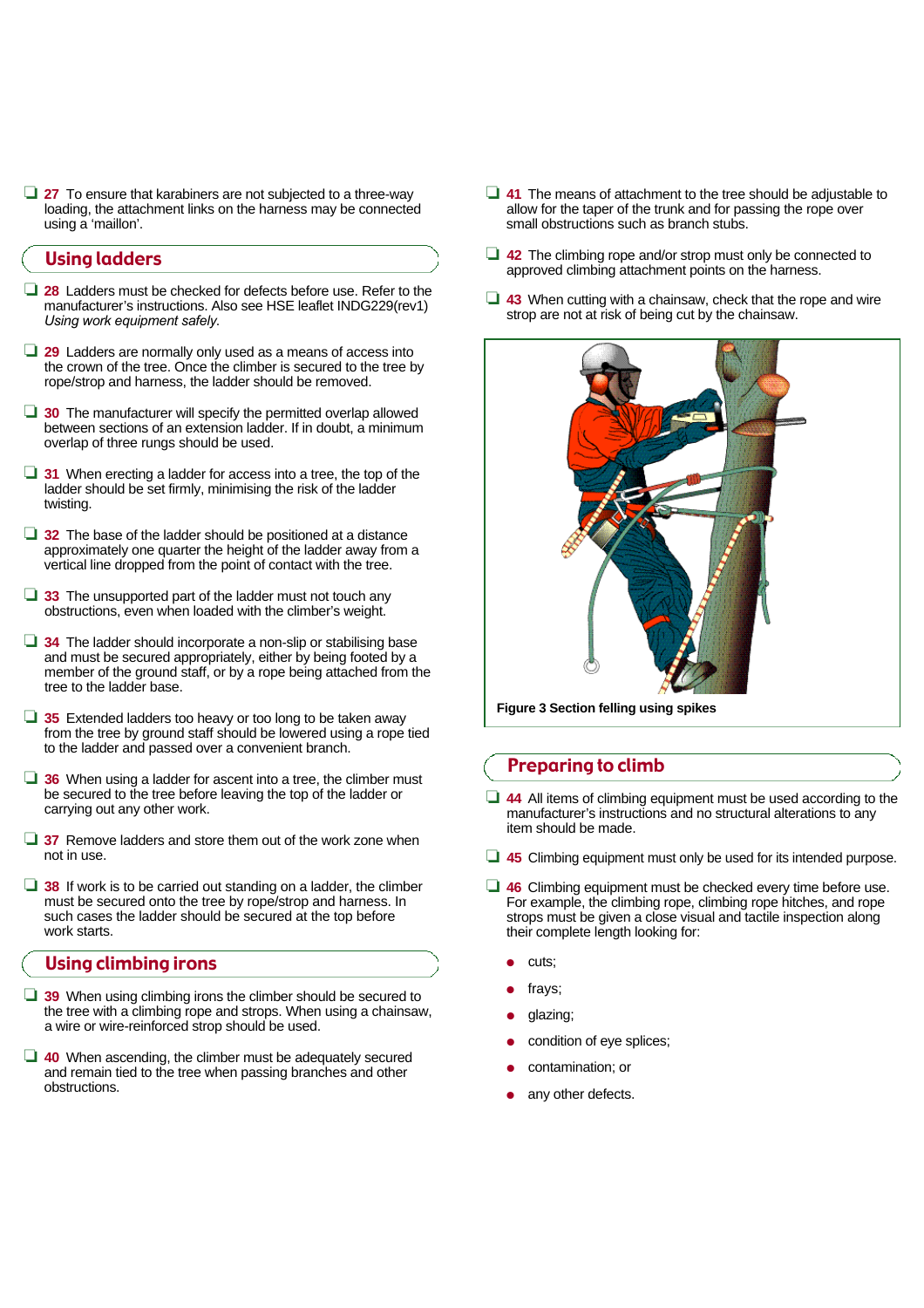- □ 47 Check other equipment for excessive wear or damage, for example:
	- damaged stitching, cuts or fraying on a harness;
	- the general condition and stitching on webbing strops;
	- the general condition of karabiners. The karabiner gate and barrel must be checked to see that it functions correctly, ie it closes fully by the return spring without sticking;
	- the general condition and serviceability of all climbing aids.
- ❏ **4 8** As well as pre-use inspection, the Lifting Operations and Lifting Equipment Regulations 1998 (LOLER) require that a weekly inspection of equipment subject to high levels of wear and tear should be recorded, and that climbing equipment should be 'thoroughly examined'by a 'competent person'every six months (see HSE Information Sheet AIS30 *L O L E R*: *How the Regulations apply to arboriculture*).
- ❏ **4 9** Any equipment that becomes defective must be withdrawn from use. Withdrawn equipment should be destroyed or marked, so that it cannot be used by mistake.
- **□ 50** All safety equipment and protective clothing should be kept clear of cutting tools, fuel, chemicals and any other potential hazards at all times while on site and during storage or transit.
- □ 51 The climber must check that ground staff are aware and ready before starting any work operation.

#### Anchor points

- □ 52 Whatever method of climbing or ascent is used, anchor points must be selected carefully.
- ❏ **5 3** The choice of anchor involves assessing its strength and suitability in relation to its intended purpose.
- **□ 54** Amain anchor in the tree must be strong enough to withstand significant lateral (ie sideways) force as well as the maximum possible loadings encountered during climbing operations.
- ❏ **5 5** If in doubt about the strength or suitability of a branch to be used as an anchor, the climbing rope (or adjustable strop, or false anchor) should be passed around the main stem, above the anchor branch.
- ❏ **5 6** Supplementary anchor points must be strong enough to support the climber's weight, but will not be subjected to any significant lateral force. The supplementary system may take the form of a short adjustable strop, a redirect, a steel-cored adjustable flip line or a complete secondary rope system.
- **□ 57** Once in the tree, supplementary anchors should be installed where the risk assessment dictates. For example:
	- where there is a risk of the climbing rope being cut;
	- where the strength of the anchor point may be compromised or uncertain.

❏ **5 8** It is expected that supplementary anchors should normally be used, unless the risk assessment identifies the need for the climber to be able to move freely, for example where there is a risk of a cut section striking the climber.

## Ascent

- ❏ **5 9** The climber must be securely attached to a suitable anchor point at all times by means of a climbing rope, safety strop(s) and harness.
- **□ 60** When changing anchor points, climbers should transfer their weight to the newly established rope system before releasing the original anchor.
- ❏ **6 1** The climber must ascend to a suitable anchor point, always maintaining a secure attachment, and 'tie-in'before moving to the working position.

## Movement within the tree

- ❏ **6 2** The climber must be securely anchored to the tree by the climbing system which must be kept as taut as possible.
- **□ 63** When changing position the climbing rope must be re-routed as necessary and placed in a safe position.
- ❏ **6 4** The climber removing sections of the tree should habitually check the position of their anchor point, especially that it is not snagged on a weak shoot or dead branch that may give way, and that the climbing rope will be free from falling debris.

#### **Descent**

- □ 65 Before descent, the climber must check the climbing system is of a suitable length. The climbing system must be terminated in a way that prevents accidental release of the climbing knot or descender.
- ❏ **6 6** The climber must descend to the ground in a controlled manner to avoid excessive friction heat.

## Working with tools in the tree

- □ 67 Ensure all equipment is serviceable before being passed up to the climber.
- ❏ **6 8** The climber and ground staff team should be aware of risks from falling debris or equipment.
- ❏ **6 9** Equipment should be transferred to the climber using the climbing rope or a separate tool line. Equipment should be attached so it does not damage the rope.
- ❏ **7 0** In many instances, tree-pruning work can be safely and efficiently carried out with hand saws, eliminating chainsaw hazards, eg noise, vibration and fumes. However, the risks of cut injury, particularly to the hand holding the material being cut, can be serious, and appropriate PPE should be worn.